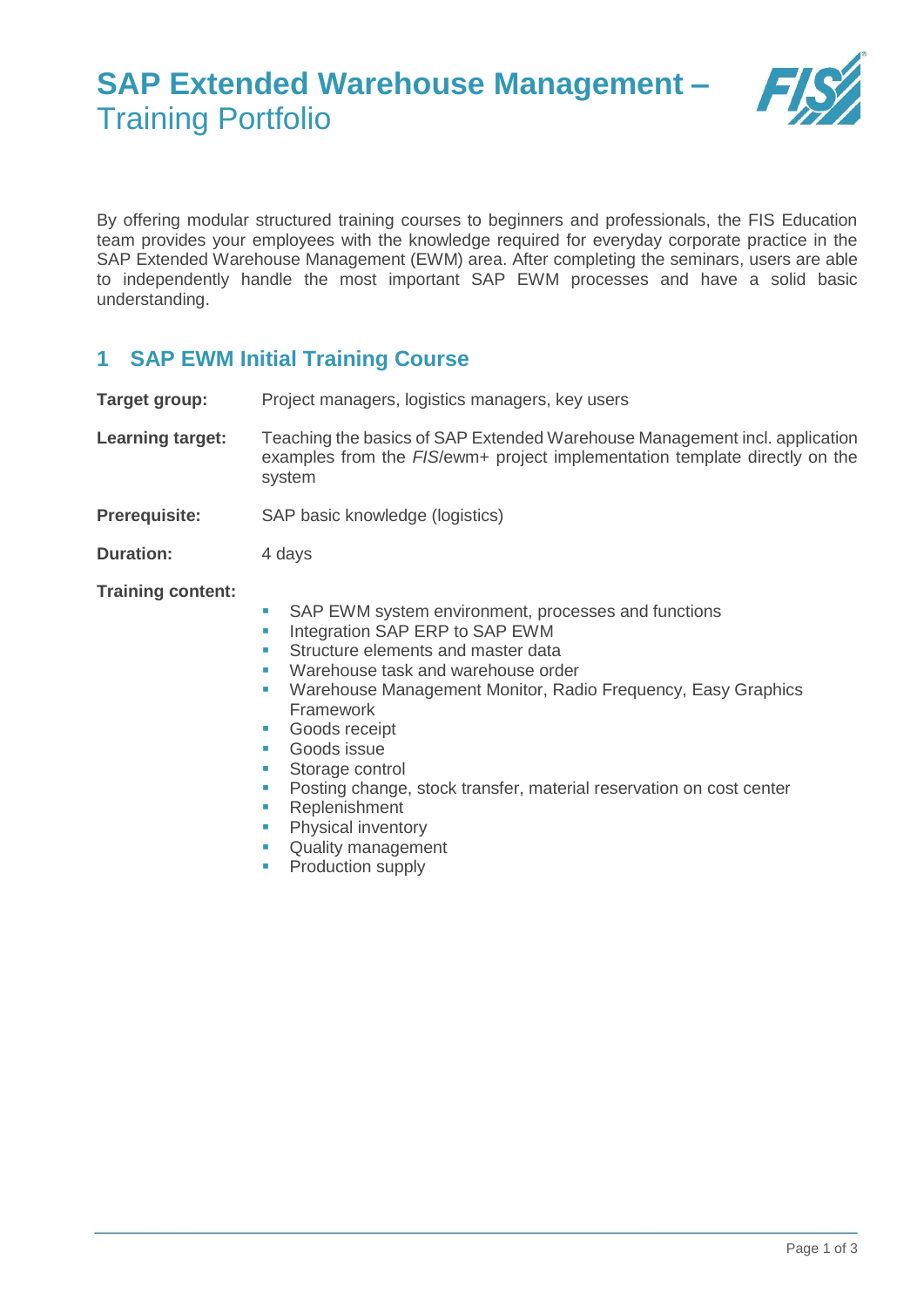# **SAP Extended Warehouse Management –** Training Portfolio



### **2 SAP EWM Basic Training Course**

- **Target group:** Project managers, key users from the SD and Materials Management areas
- **Learning target:** Teaching the basics of SAP Extended Warehouse Management incl. application examples from the *FIS*/ewm+ project implementation template directly on the system
- **Prerequisite:** SAP basic knowledge (logistics)
- **Duration:** 2 days

**Training content:**

- SAP EWM system environment, processes and functions
- **Integration SAP ERP to SAP EWM**
- Structure elements and master data
- **Warehouse task and warehouse order**
- **Warehouse Management Monitor, Radio Frequency**
- **Goods receipt**
- **Goods** issue
- **Storage control**
- **Posting change, stock transfer, material reservation on cost center**
- **Replenishment**
- Physical inventory

#### **3 SAP EWM Advanced Training Course**

**Target group:** Project managers, key users from the SD and Materials Management areas

- **Learning target:** Teaching the enhanced functions of SAP Extended Warehouse Management incl. application examples from the *FIS*/ewm+ project implementation template directly on the system and introduction to Customizing.
- **Prerequisite:** SAP EWM Basic training course or SAP EWM initial training course

**Duration:** 3 days

**Training content:**

- Deepen the knowledge of goods receipt and goods issue
- Customizing: basic structure
- Customizing: goods receipt process
- **Customizing: goods issue process**